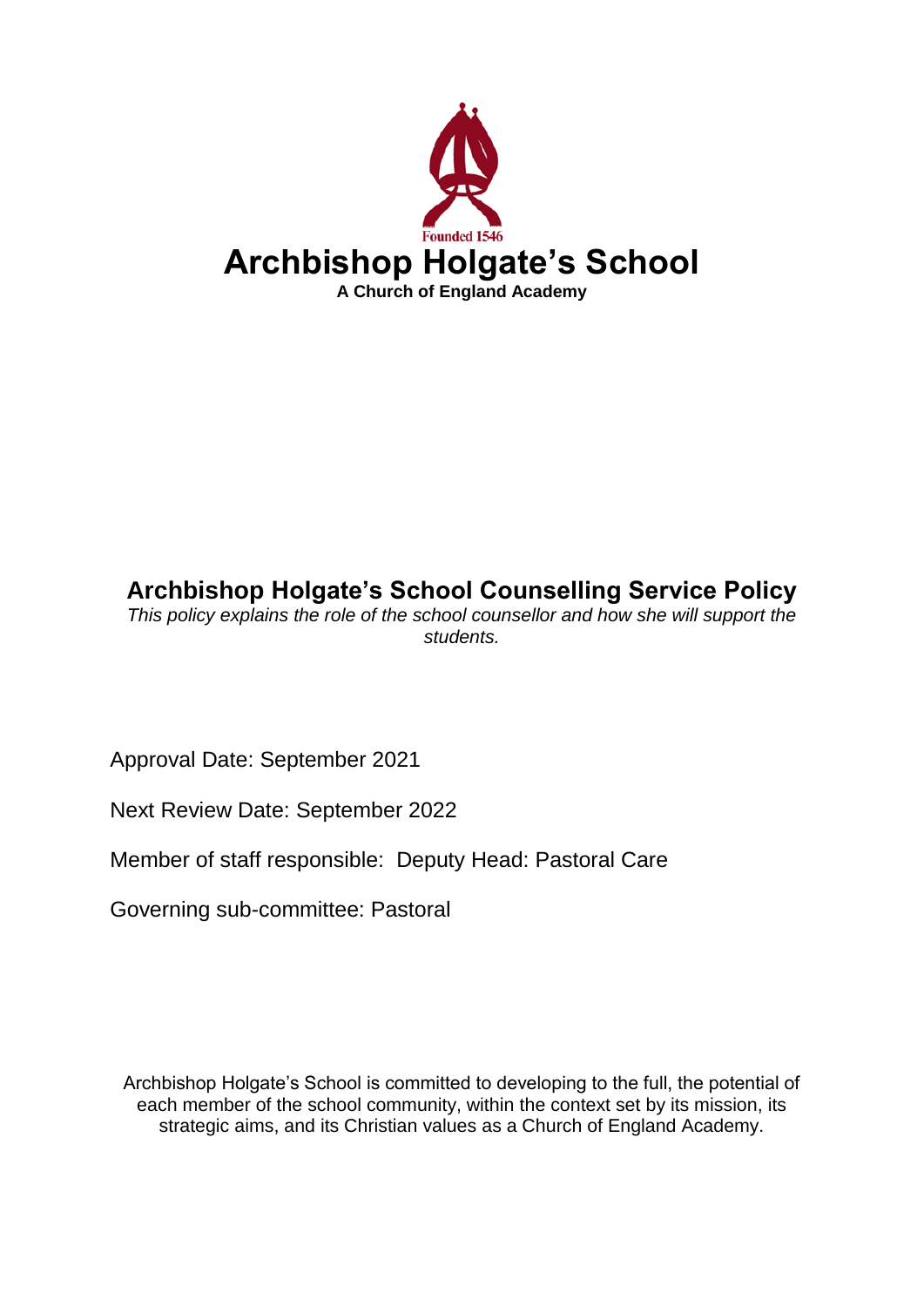# Contents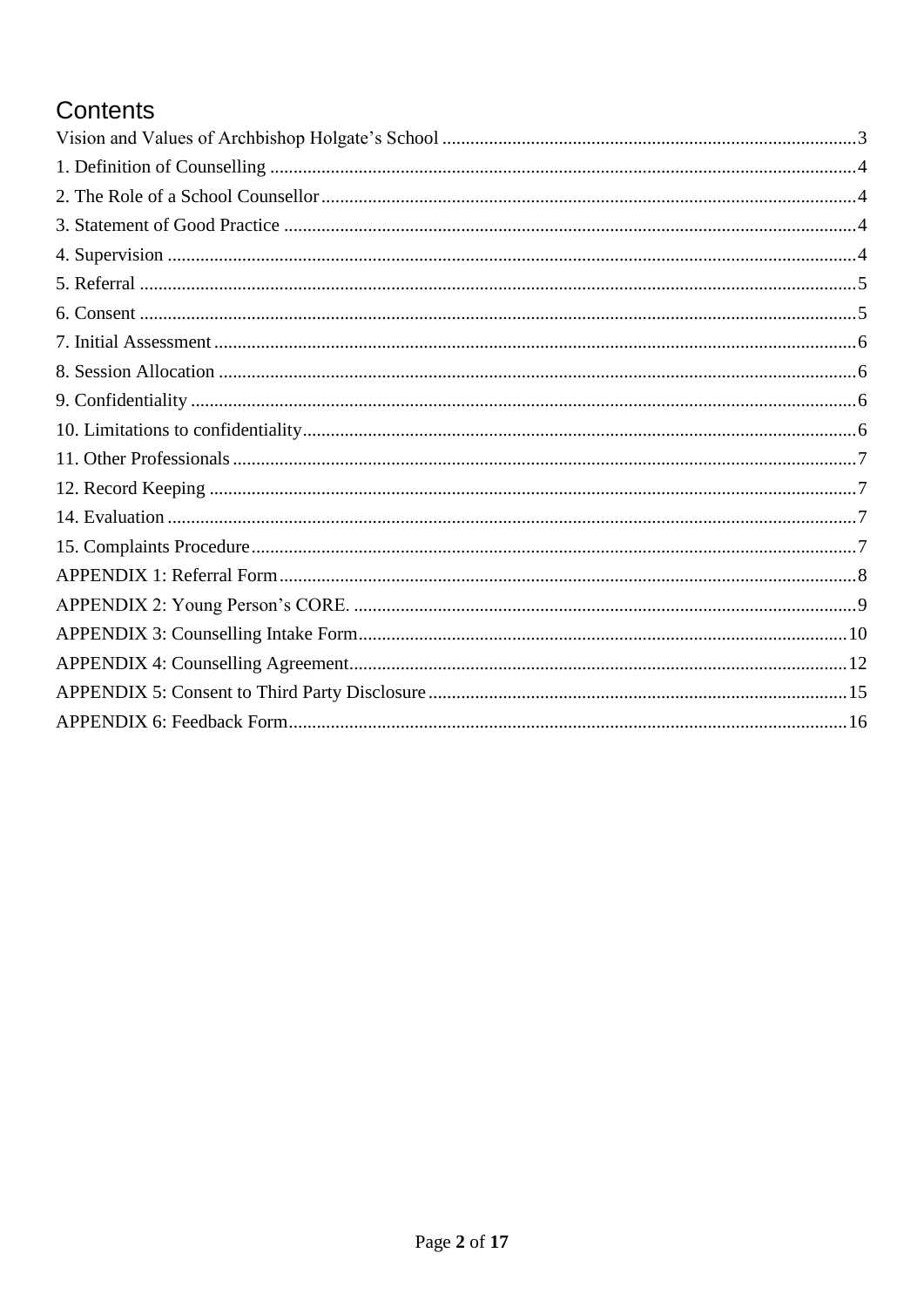## <span id="page-2-0"></span>**Vision and Values of Archbishop Holgate's School**

As a Church of England school we strive to ensure that all of our young people are cared for, given every opportunity to develop through academic study, to grow personally and spiritually and to live into being those Values we hold dear in our community and in wider society. Our role as a Church school is to help nurture both academic excellence and to help shape young people who can make a significant contribution to the community they serve. Key to this is a clear recognition that all students have individual gifts and talents and with support every young person can flourish.

Archbishop Holgate's School is distinctive and effective as a Church of England school because our Christian vision and values are very explicit and drive all areas of school life. Our Vision is one which combines Values, Care and Achievement.

#### **"A threefold cord is not easily broken." Ecclesiastes 4:12**

Through this vision we seek to be a Church of England School which is deeply Christian. As such, the three themes of our vision, Values, Care and Achievement are deliberately expressed in that order, our distinct Christian Values help ensure that every child is cared for as an individual and this in turn will help them to succeed academically.

Our school values of *Justice*, *Compassion*, *Forgiveness* and *Trust* have been embedded across our school community and permeate all areas of school life.



This policy is to complement our vision and values and to enable the school to allow all members of Archbishop Holgate's community to live them into being every day.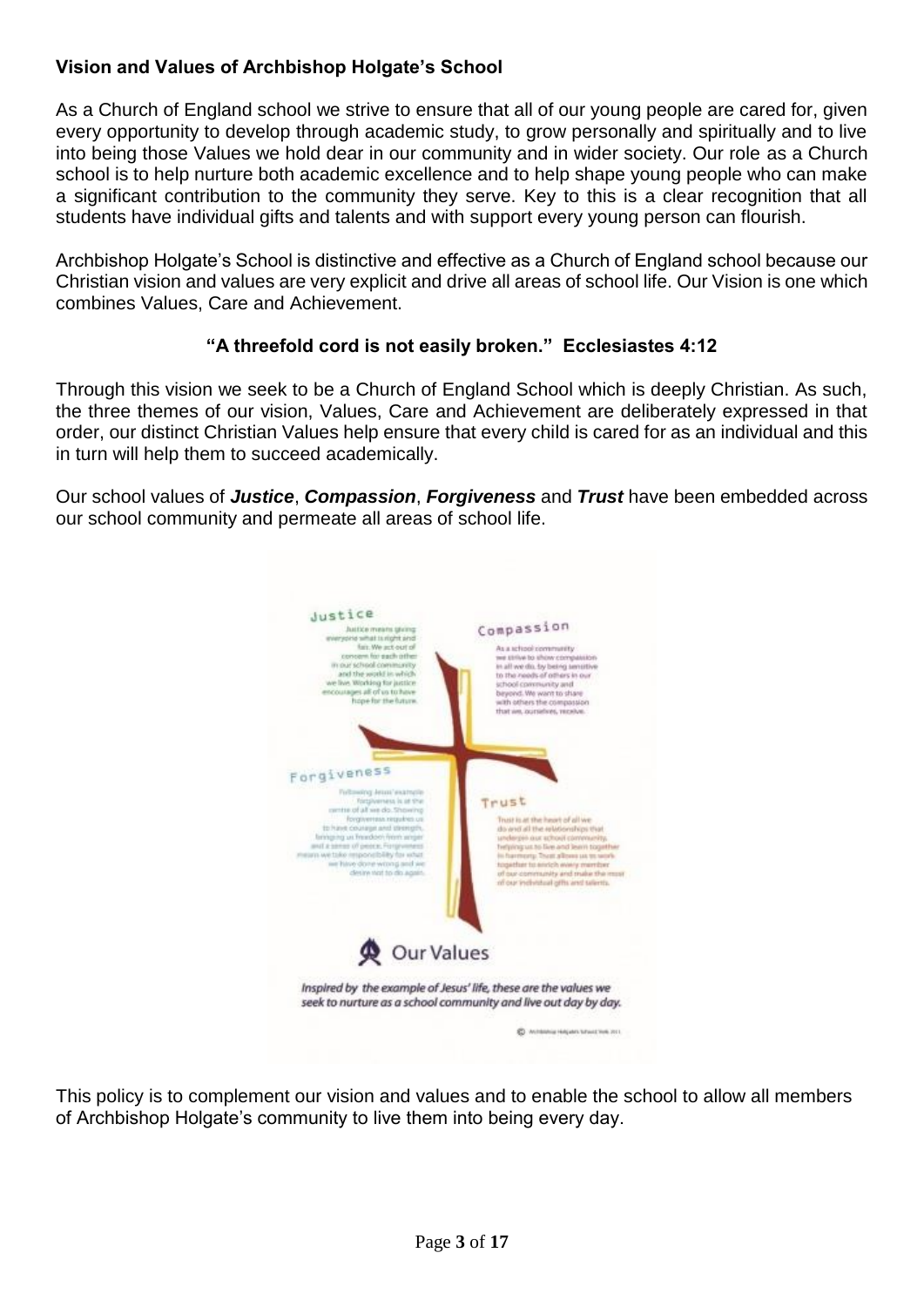## <span id="page-3-0"></span>**1. Definition of Counselling**

1.1 "Counselling takes place when a counsellor sees a client in a private and confidential setting to explore a difficulty the client is having, distress they may be experiencing or perhaps their dissatisfaction with life, or loss of a sense of direction and purpose. It is always at the request of the client and no one can be "sent" for counselling."

Good Practice Guidance for Counselling in Schools (BACP – British Association for Counselling and Psychotherapy).

1.2 This document sets out the counselling service ethical standards and also provides an explanation of many aspects of the service provided by the school.

## <span id="page-3-1"></span>**2. The Role of a School Counsellor**

- 2.1 Schools employ counsellors to help them address the emotional needs that young people can have in response to experiences such as family breakdown, bereavement, loss, family and peer relationship difficulties, anxiety etc. Counselling can be an effective source of support for these students, enabling them to function better both in and outside school, enhancing their resilience and giving them resources to manage any future difficulties.
- 2.2 Counselling at Archbishop Holgate's is part of the pastoral support offered by the school, and is an onsite response for those students needing the additional expertise that counselling brings to the overall pastoral support system.
- 2.3 The counsellor provides 1-1 counselling sessions, once a week for 60 minutes per student.

#### <span id="page-3-2"></span>**3. Statement of Good Practice**

- 3.1 The counsellor should be a registered member of the BACP (British Association for Counselling and Psychotherapy) and work in accordance with their recognised Ethical Framework.
- 3.2 In addition the counsellor undertakes a minimum of 30 hours CPD per annum and has an enhanced Disclosure and Barring Service (DBS) check.
- 3.3 The counsellor is covered by the school's professional indemnity insurance.

#### <span id="page-3-3"></span>**4. Supervision**

- 4.1 All counsellors need to engage in 1.5 hours clinical supervision per month to maintain and monitor standards and to comply with the BACP's Ethical Framework.
- 4.2 School counsellors should undertake counselling supervision with a supervisor who has experience and understanding of young people.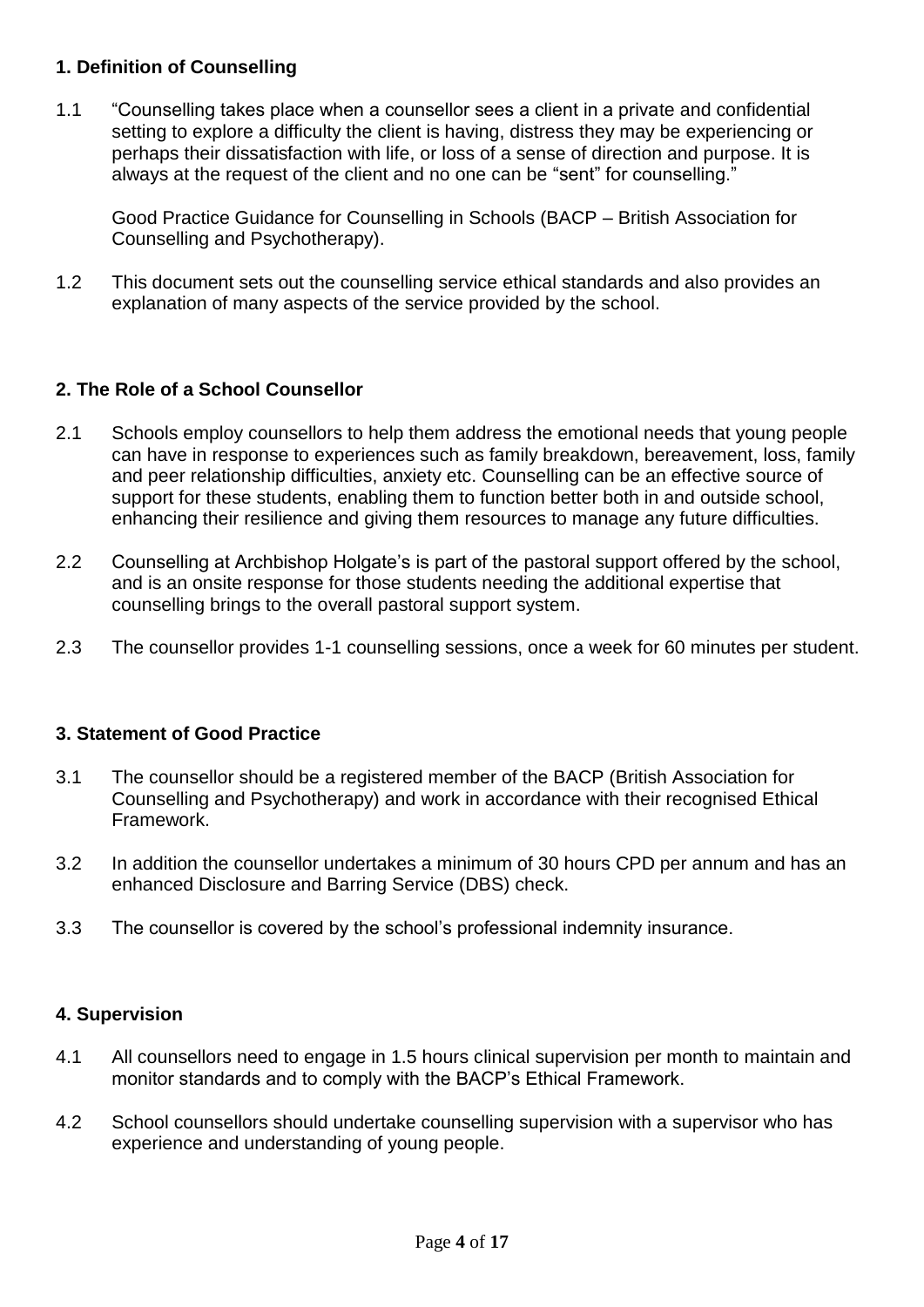## <span id="page-4-0"></span>**5. Referral**

- 5.1 A number of referral routes are available.
	- 1. Any member of staff can make a referral by completing the referral form and emailing to Designated Safeguarding Officer.
	- 2. Students may self-refer by attending the drop-in session available.
	- 3. Parents and carers or outside agencies who feel a student would benefit from counselling can contact the Designated Safeguarding Officer to discuss a possible referral.
- 5.2 Counselling is voluntary and it is always the student's choice about whether they would like to engage.

## <span id="page-4-1"></span>**6. Consent**

- 6.1 Good practice involves working in partnership with parents/carers. In most cases young people are willing for a parent/carer to be asked for written consent for them to receive counselling.
- 6.2 For a young person to be eligible to receive counselling, s/he must understand the nature of counselling, including the ability to understand the principle of confidentiality and the need for this to be overridden where the young person is alleged to be at risk of harm from self or other.
- 6.3 Schools are advised that where a parent withholds consent or the young person is unwilling for the school to approach the parents, counselling can go ahead if the counsellor and Deputy Headteacher assess the young person as Gillick competent to consent in their own right.
- 6.4As guidance for Gillick competency, the Counselling Service at the Archbishop Holgate's School will take the following into consideration:
	- 1. The young person has explicitly requested that their parent/carers have no knowledge about them receiving counselling.
	- 2. The Service has done everything it can to persuade the young person to involve their parent/carers.
	- 3. Documentation clearly states why the young person does not want their parent/carers to be informed.
	- 4. The young person understands the advice/information they have been given and have sufficient maturity to understand what is involved and what the implications are. They can comprehend and process information relating to counselling.
	- 5. The young person is making the decision for themselves and not being coerced or influenced by another person?
	- 6. The service must be confident in safeguarding and promoting the welfare of the young person.
- 6.5 If the Service is able to answer YES to these questions, then this will enable the school to believe the young person is competent to make their own decisions about consenting to and taking part in the counselling process.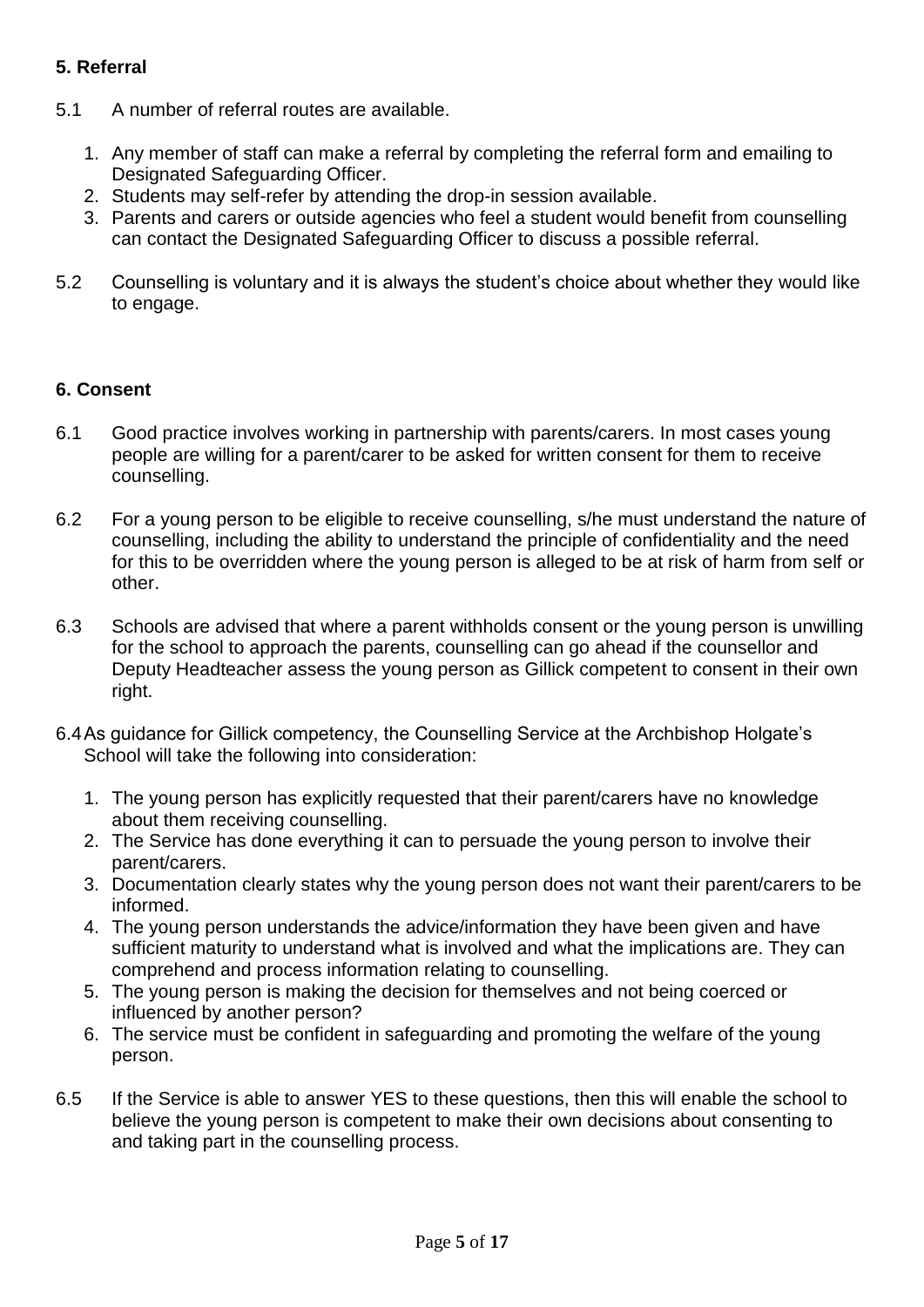## <span id="page-5-0"></span>**7. Initial Assessment**

- 7.1 After a referral has been made, an initial assessment will be made using the Confidential Counselling Assessment Form and YP-CORE (see appendix).
- 7.2 If the student is assessed as suitable for counselling the student will be put on a waiting list and seen when an appointment becomes available.

## <span id="page-5-1"></span>**8. Session Allocation**

- 8.1 Appointments are made on a weekly basis and up to 8 initial sessions are offered. The number of sessions actually delivered is based on the student's level of need and additional sessions can be offered if there is a high level of need. Some students will need fewer than 8 sessions and the student can end counselling at any point.
- 8.2 Each session will last for 60 minutes and appointments. Students are asked if there are particular lessons they do not wish to be taken out of.

## <span id="page-5-2"></span>**9. Confidentiality**

- 9.1 Confidentiality is a basic ethical principle in the counselling process. It enables a trusting relationship to develop and allows the young person to share feelings and worries without fear of blame or reprisal. Confidentially also supports young people when they want to change their behaviour or be completely honest about some of the more difficult feelings in life, such as sadness, anxiety, fear, shame or anger.
- 9.2 A young person's right to privacy and confidentiality is legally established in the Human Rights Act 1998 article 8.
- 9.3 The counsellor will not pass on any detailed accounts of sessions, but may communicate periodically with school pastoral staff about general progress. A student is free to talk to anyone about their counselling sessions if they wish, but should not be directly questioned by school staff.

#### <span id="page-5-3"></span>**10. Limitations to confidentiality**

- 10.1 There are circumstances when confidentiality needs to be broken. These will be clearly explained by the counsellor at the start of the counselling relationship. The counsellor will ask the young person to sign an Agreement explaining the terms of counselling (see appendix). The counsellor will explain the limits to confidentiality in detail to ensure that, should confidentially be breached, the student understands why.
- 10.2 Confidentiality will be broken if there are safeguarding concerns and the counsellor deems a young person at significant risk of harm to either themselves or others. In these cases, the counsellor will speak to the safeguarding lead and agree the next steps depending on the circumstances.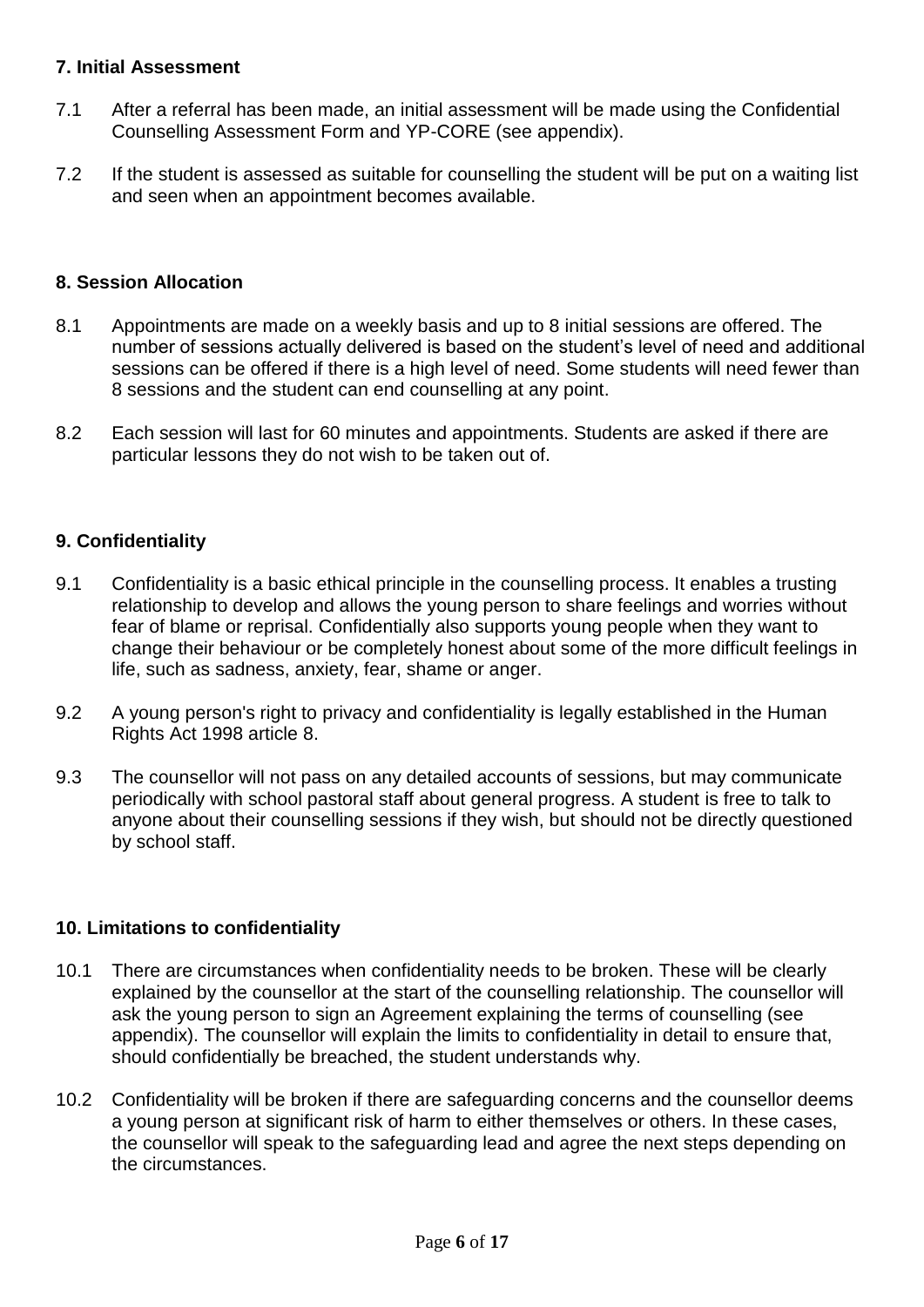- 10.3 This could mean a referral onto other external services such as Children's Social Care or CAMHS, informing parents/carers or other actions to ensure the care and safety of the young person.
- 10.4 Sometimes it may be beneficial for the counsellor to talk to others about the young person to help them achieve their aims or to deal with issues within school. In these cases the counsellor will ask the student to sign a Consent to Third Party Disclosure form (see appendix).

## <span id="page-6-0"></span>**11. Other Professionals**

11.1 In order to reduce any potential conflicts of therapeutic effort, the school counsellor will not usually provide counselling to young people who are currently in receipt of other therapeutic support from another agency, i.e. CAMHs.

## <span id="page-6-1"></span>**12. Record Keeping**

- 13.1 Students assessment forms and session notes will be retained or 5 years and then destroyed appropriately.
- 13.2 Each student's session notes are kept under an anonymous ID number and stored in a locked cabinet.
- 13.3 Students' information is processed on the basis of legal obligation to ensure the safety and wellbeing of children attending the school.
- 13.4 Personal information will not be shared with third parties except where this is necessary in order to fulfil our safeguarding responsibilities.
- 13.5 Statistical data will be collated on an annual basis and no student will be identified within the data collected.

#### <span id="page-6-2"></span>**14. Evaluation**

- 14.1 Feedback forms are completed by each student at the end of counselling (see Appendix).
- 14.2 Termly reports will be made available to the Governors.

#### <span id="page-6-3"></span>**15. Complaints Procedure**

- 15.1 In the first instance all complaints should be raised with the school following the usual school complaints procedure which can be found on the school website.
- 15.2 If necessary, complaints alleging a breach of professional standards will be dealt with in accordance with the procedures outlined by the BACP (British Association of Counselling Professionals).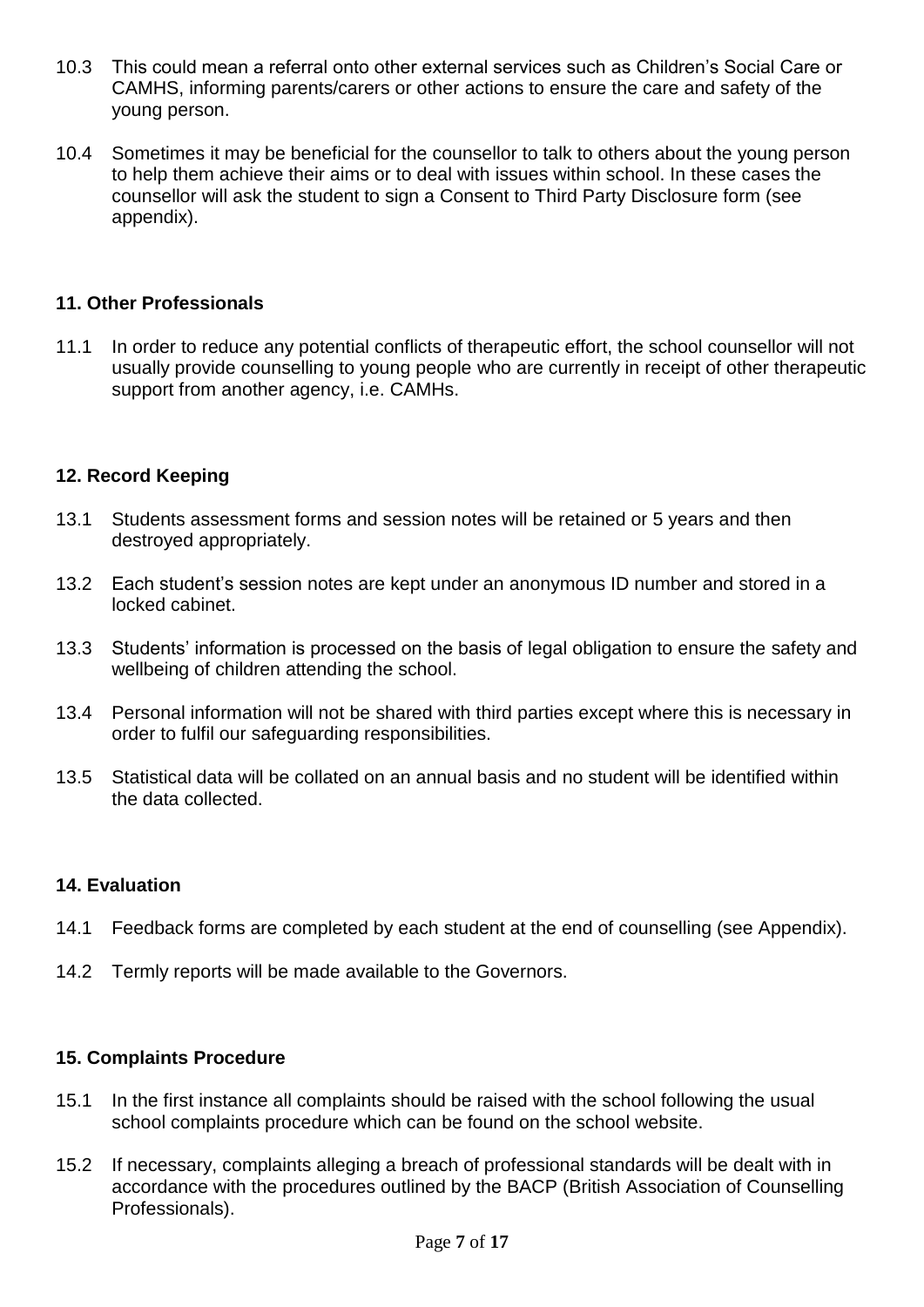## <span id="page-7-0"></span>**APPENDIX 1: Referral Form**

## **Counselling Referral Form**

| Date referred:                                                                      |
|-------------------------------------------------------------------------------------|
| Student name:                                                                       |
| Form tutor:                                                                         |
| Referral made by:                                                                   |
|                                                                                     |
| Has SB authorised the referral:                                                     |
|                                                                                     |
| Has the young person consented to this referral? Yes<br>N <sub>0</sub>              |
| (consent must be gained before referring a young person to the counselling service) |
| Has the student any current involvement with other services:                        |
|                                                                                     |
|                                                                                     |
|                                                                                     |
| <b>Reason for Referral:</b>                                                         |
|                                                                                     |
|                                                                                     |
|                                                                                     |
| Date of Initial Session:                                                            |
|                                                                                     |
|                                                                                     |

## **Please tick any of the following which apply to the young person:**

| <b>Student Support Plan</b> | Risk Assessment (RA)           |
|-----------------------------|--------------------------------|
| <b>Pen Portrait</b>         | <b>Child Protection Issues</b> |
| Multi-agency involvement    | Looked After Child             |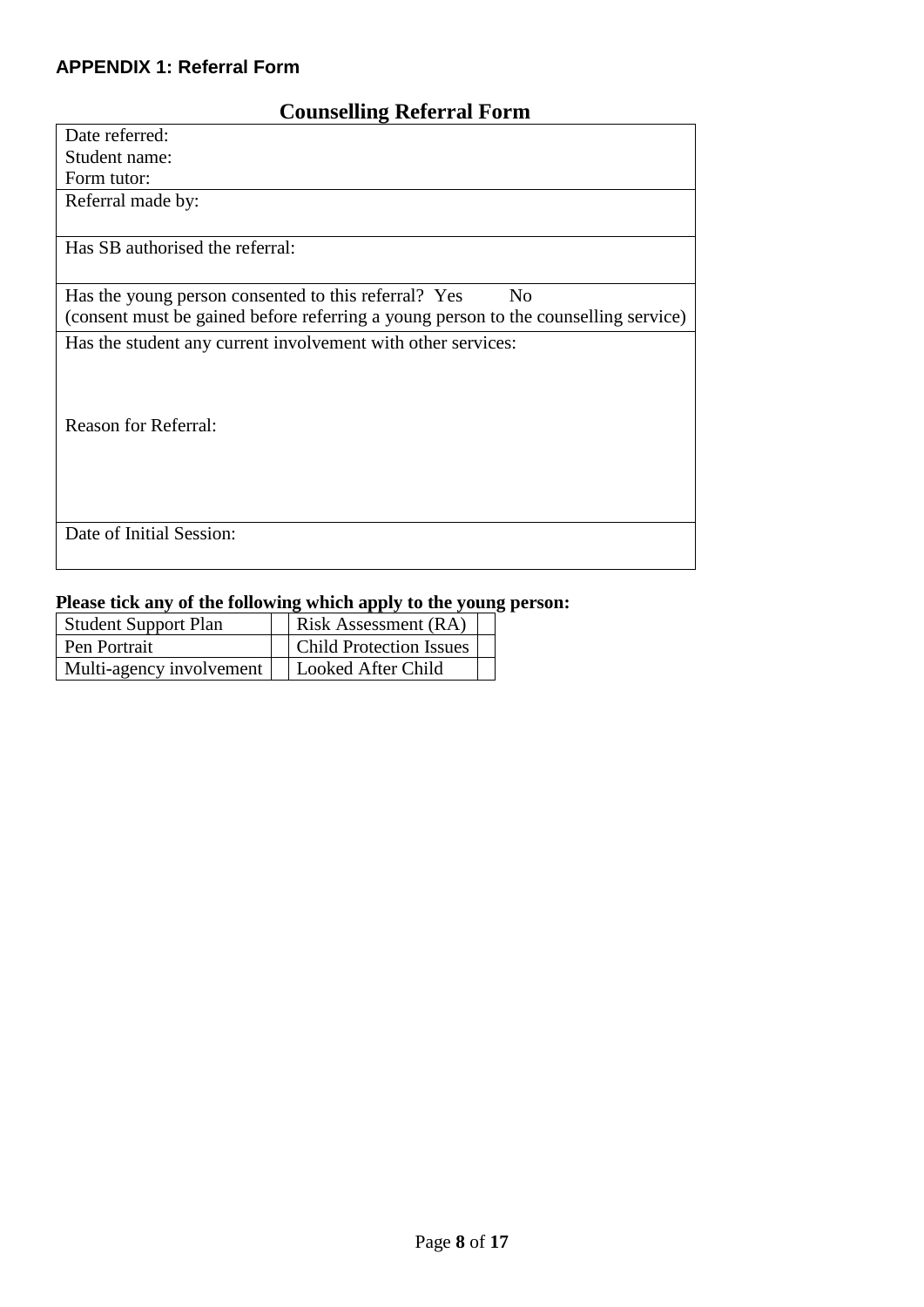## <span id="page-8-0"></span>**APPENDIX 2: Young Person's CORE.**

Use link to PDF<http://www.coreims.co.uk/index.html>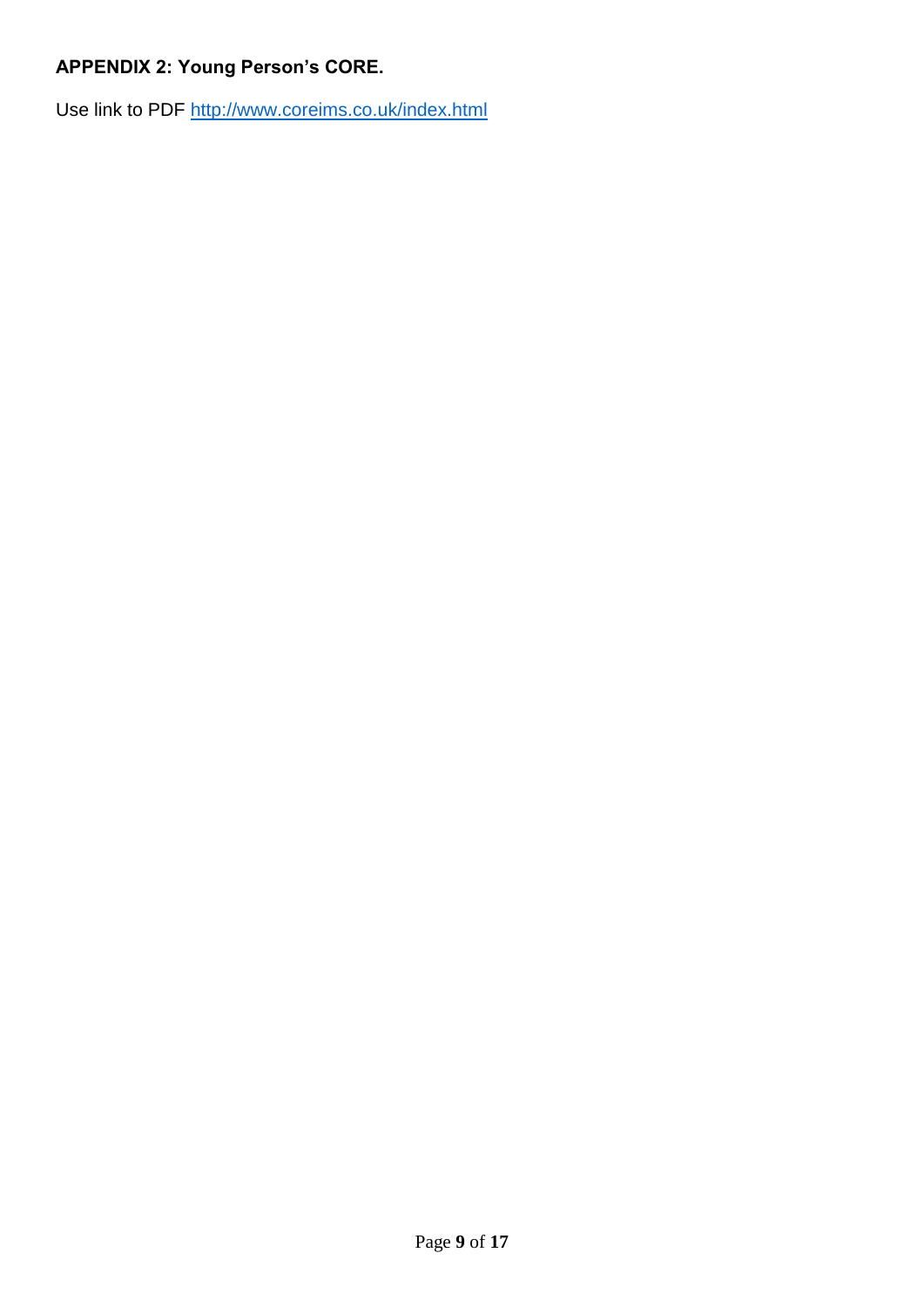# <span id="page-9-0"></span>**APPENDIX 3: Counselling Intake Form**

| <b>Counselling Intake Form</b>                                                                                                               |  |  |  |  |  |  |
|----------------------------------------------------------------------------------------------------------------------------------------------|--|--|--|--|--|--|
| Date of Birth                                                                                                                                |  |  |  |  |  |  |
|                                                                                                                                              |  |  |  |  |  |  |
| <b>Previous Counselling:</b>                                                                                                                 |  |  |  |  |  |  |
|                                                                                                                                              |  |  |  |  |  |  |
| Current or previous involvement with other agencies, i.e. Social Services, YOT, Probation,<br>CAHMS, Drugs & Alcohol Services, Psychologist: |  |  |  |  |  |  |
|                                                                                                                                              |  |  |  |  |  |  |
|                                                                                                                                              |  |  |  |  |  |  |
| Any inclination towards self-harm:                                                                                                           |  |  |  |  |  |  |
|                                                                                                                                              |  |  |  |  |  |  |
| Any past or present physical complaints or eating problems:                                                                                  |  |  |  |  |  |  |
|                                                                                                                                              |  |  |  |  |  |  |
|                                                                                                                                              |  |  |  |  |  |  |
|                                                                                                                                              |  |  |  |  |  |  |
| Current medication:                                                                                                                          |  |  |  |  |  |  |
|                                                                                                                                              |  |  |  |  |  |  |
| Prescribed by:                                                                                                                               |  |  |  |  |  |  |
|                                                                                                                                              |  |  |  |  |  |  |
|                                                                                                                                              |  |  |  |  |  |  |
| Living with:                                                                                                                                 |  |  |  |  |  |  |
|                                                                                                                                              |  |  |  |  |  |  |
|                                                                                                                                              |  |  |  |  |  |  |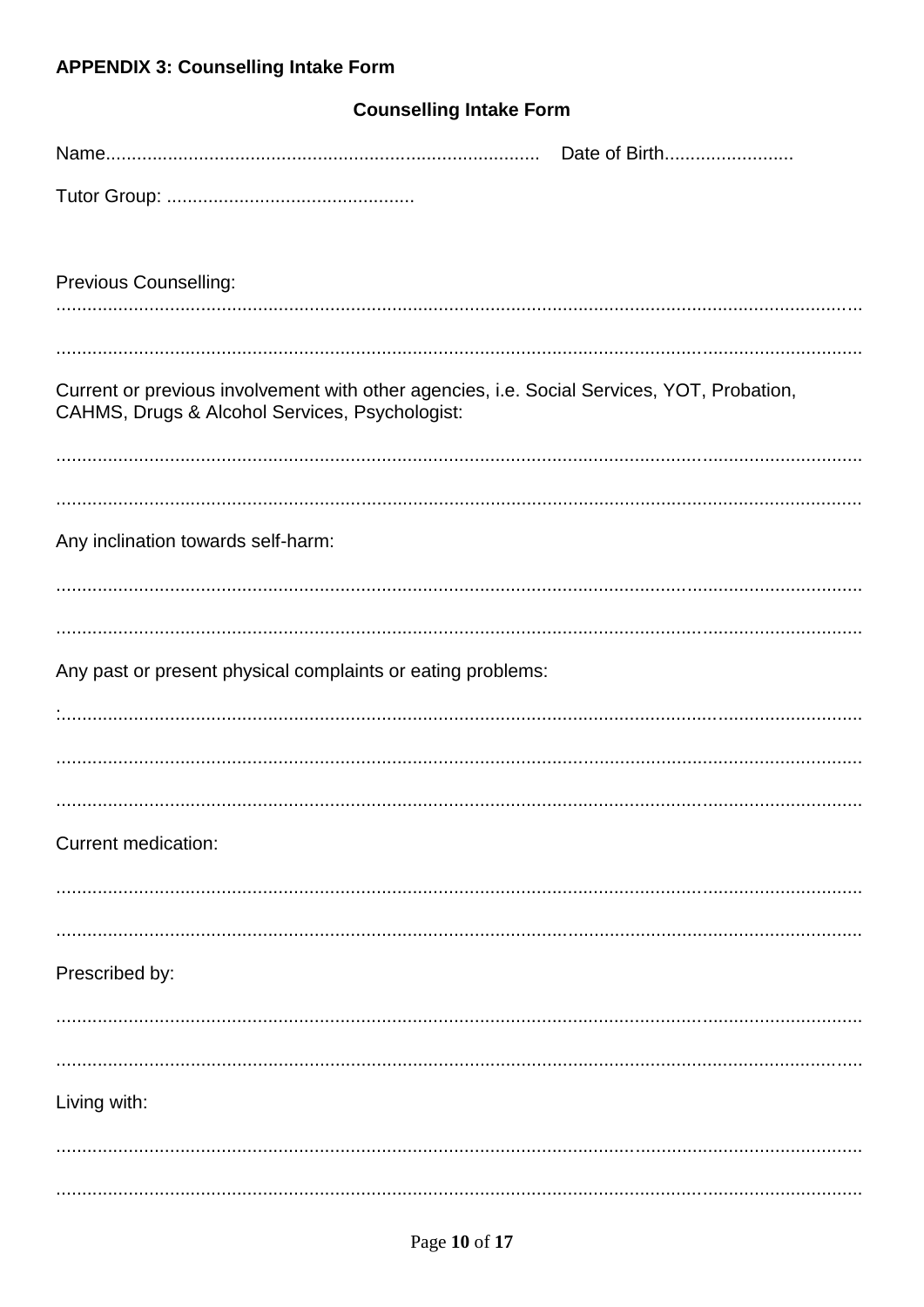Experience of, or witness of, violent behaviour:

Reason for referral: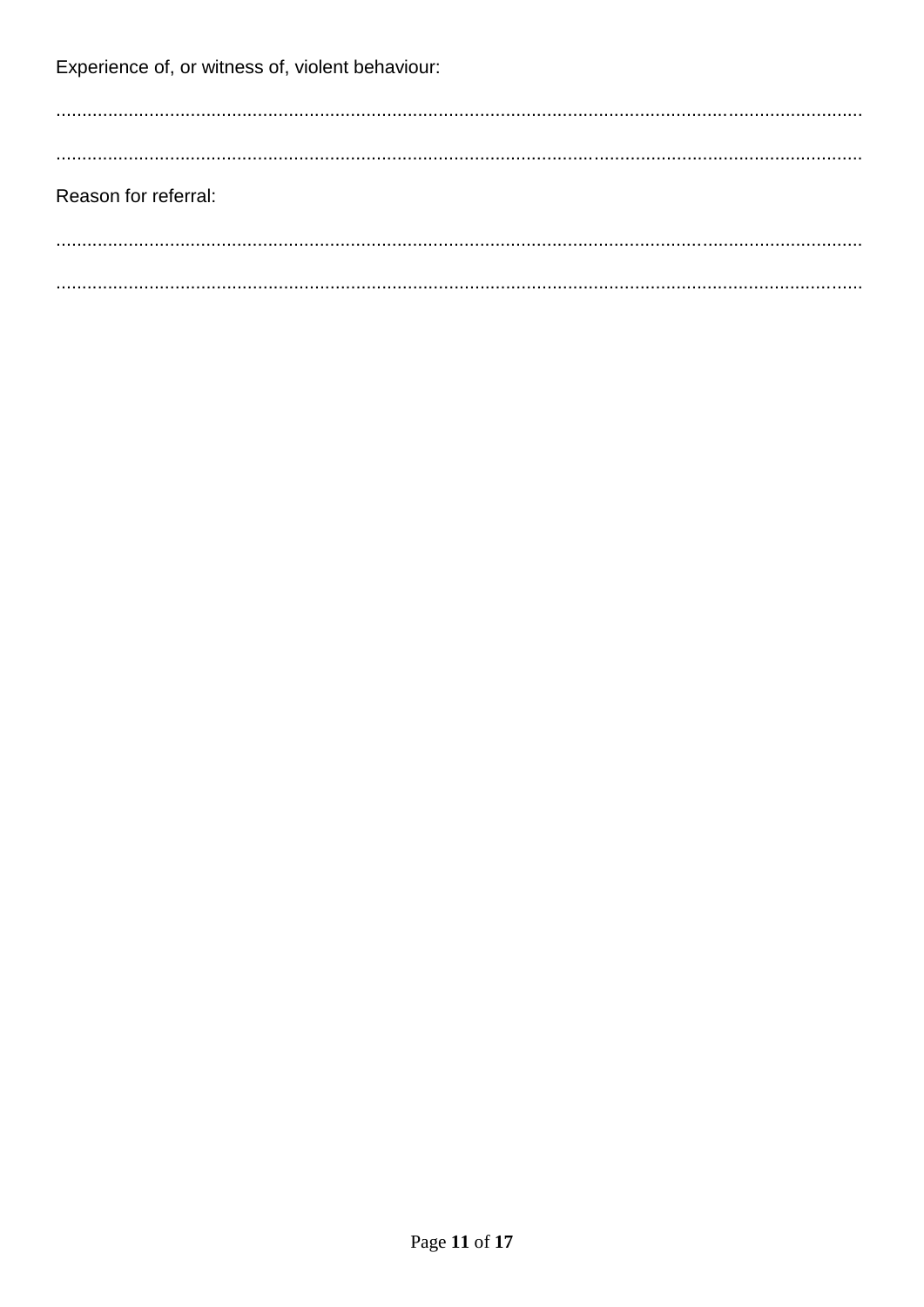## <span id="page-11-0"></span>**Information for Children and Young People about the Archbishop Holgate's School Counselling Service.**

## *"Talking things through that matter to you"*

#### *What's counselling about?*

Sometimes we all have problems that are worrying. Think of a confusing jigsaw when all the pieces are difficult to match together. Talking about a problem in counselling is like sorting out all the pieces so we can begin to build a picture that makes more sense to us.

Sometimes it's difficult to talk to parents, friends or teachers about things that are making us anxious. A counsellor is someone who you can talk to in a different way, someone who will give you time and listen to you very carefully, who will not judge you or tell you what to do.

Counselling is about helping you to work things out for yourself, making decisions and choices and helping you to look at things differently. It can help you to feel better about yourself.

#### *Counselling is not:*

- Someone telling you what to do
- Being forced to talk about things you don't want to talk about
- Someone criticising or judging you.

#### *What kind of things do people talk about in counselling?*

Whatever matters to them. Whatever is worrying for them. It could be about lots of different things. Here are some examples of problems and some thoughts, questions and feeling that you may have.

#### *Parents Separating*

• *Is it my fault? Their breaking up is breaking me up too.*

#### *Issues at home*

• *I want to go out with my mates and make my own decisions. I'm arguing with parents all the time. They never listen to me, why should I listen to them?*

#### *Making friends/keeping friends*

• *Everyone else seems to have loads of friends. I haven't. What's wrong with me.*

*I'm feeling angry but I don't know why* 

• *I'm worried because I keep feeling that I want to lash out at people. I can't control myself. I'm always in trouble at home and at school because of it.*

#### *Bullies are about*

• *I don't want to come to school. Bullies bug me every day and it's getting worse.*

*A tough time at school*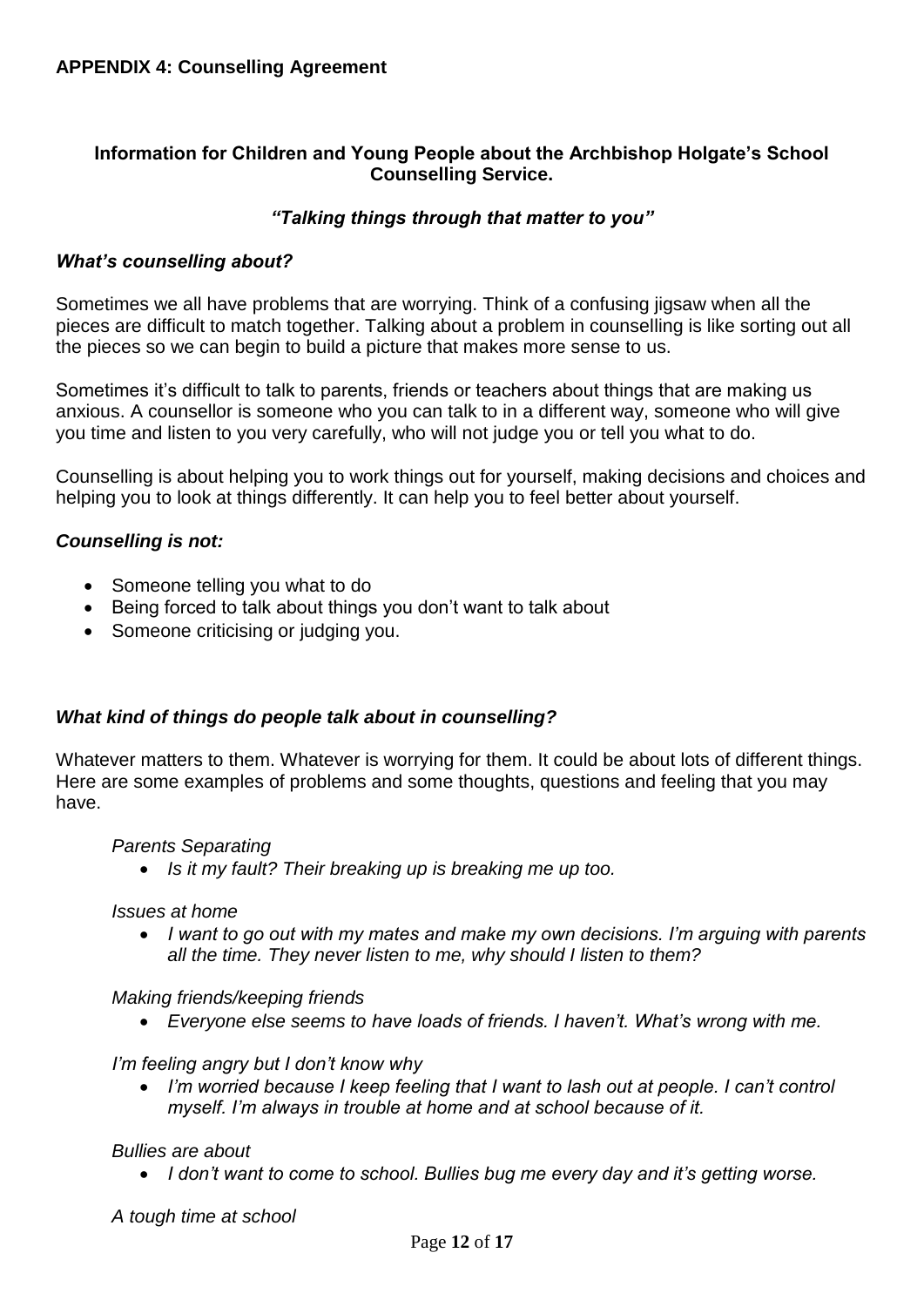• *The work is piling up. I'm getting more and more behind. I can't seem to get on with it. The longer that this goes on the worse I feel.*

*Death of someone special*

• *I miss this person so much. I'll never get through this. It'll be like this forever. Nobody understands how bad I'm feeling.*

*Feelings about myself*

• *Sometimes I don't understand how I feel or why I feel like I do.*

### *Who is the Counsellor?*

Sarah Garton is a professionally qualified and experienced Counsellor who work within the Code of Ethics and Practice of the British Association for Counselling and Psychotherapy.

## *How will I know if Counselling is right for me?*

You can meet the counsellor for one or more sessions to find out for yourself.

You can ask questions, see how you feel.

The Counsellor will talk to you about where and when to come and how long it can last.

Counselling is voluntary. You have the choice to come or not. Whatever you decide will be ok.

#### *Are my problems and worries private. Will other people know what I have talked about?*

No. What you talk about is confidential. That means it's between you and the Counselling Service. It's your time and space to be with someone who is there for you and nobody else.

If you or any other people are at risk of harm the counsellor will need to talk to someone else to help keep you safe.

#### *Will anything be written about me?*

Keeping information about people safe and confidential is very important to the counsellor.

The counsellor will make some notes about what has been talked about in the session. These are kept safely by the counselling service. Counselling notes will be kept for 5 years, they will then be destroyed appropriately.

A counsellor presents their work to a counselling supervisor regularly. This person checks the counsellor is working well with you. Your full name will not be mentioned.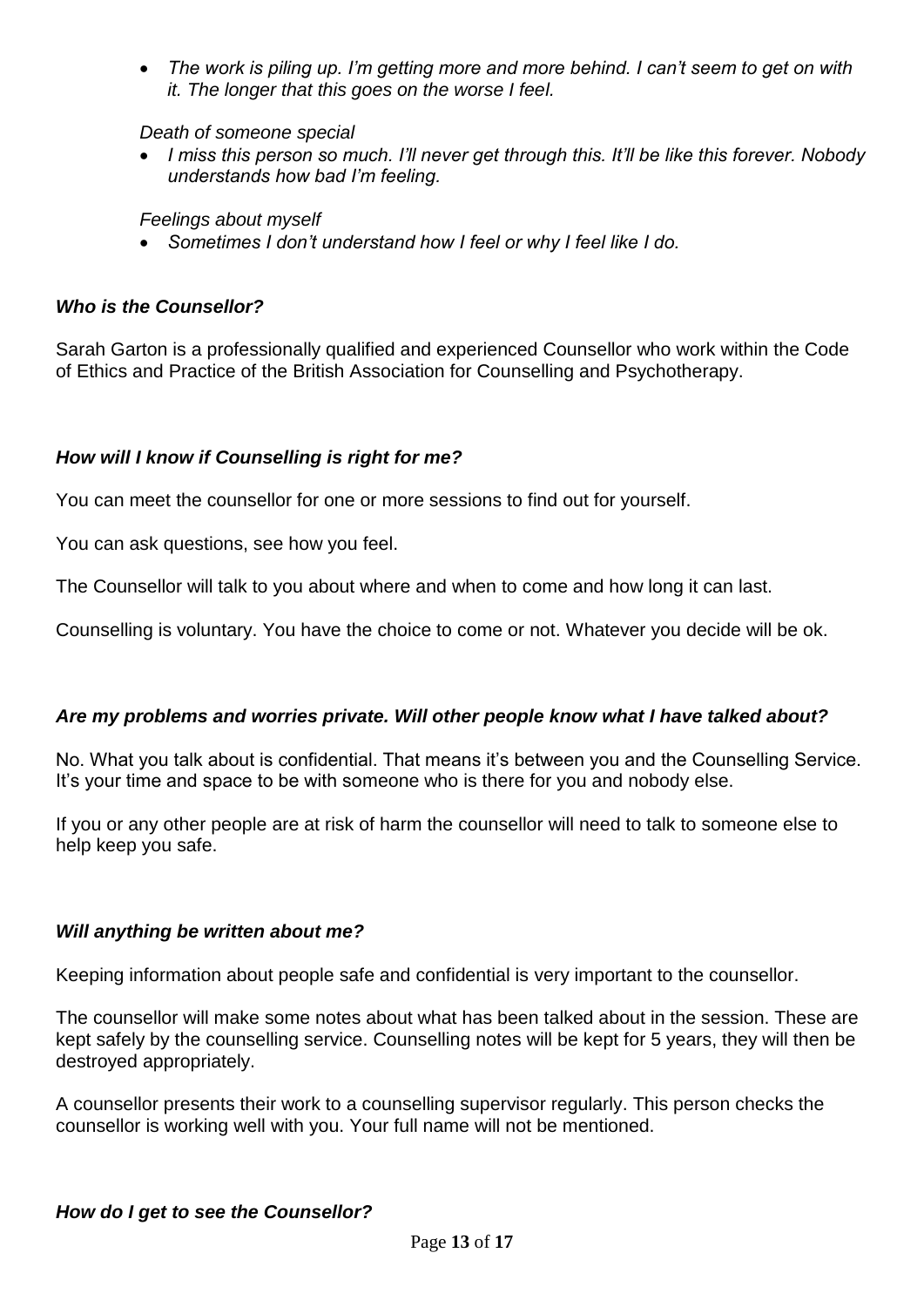Someone may have suggested it to you, or you can begin by talking to a member of staff that you trust. They will fill in a referral form and give it to Gaynor Stainsby who will help arrange an appointment. Alternatively, you can discuss counselling and further support with Sarah Garton at the drop-in session.

## **Counselling Agreement**

### *Student Consent*

I have read and understand the information sheet about counselling and the explanation about confidentiality is clear to me. I give consent to have counselling records kept.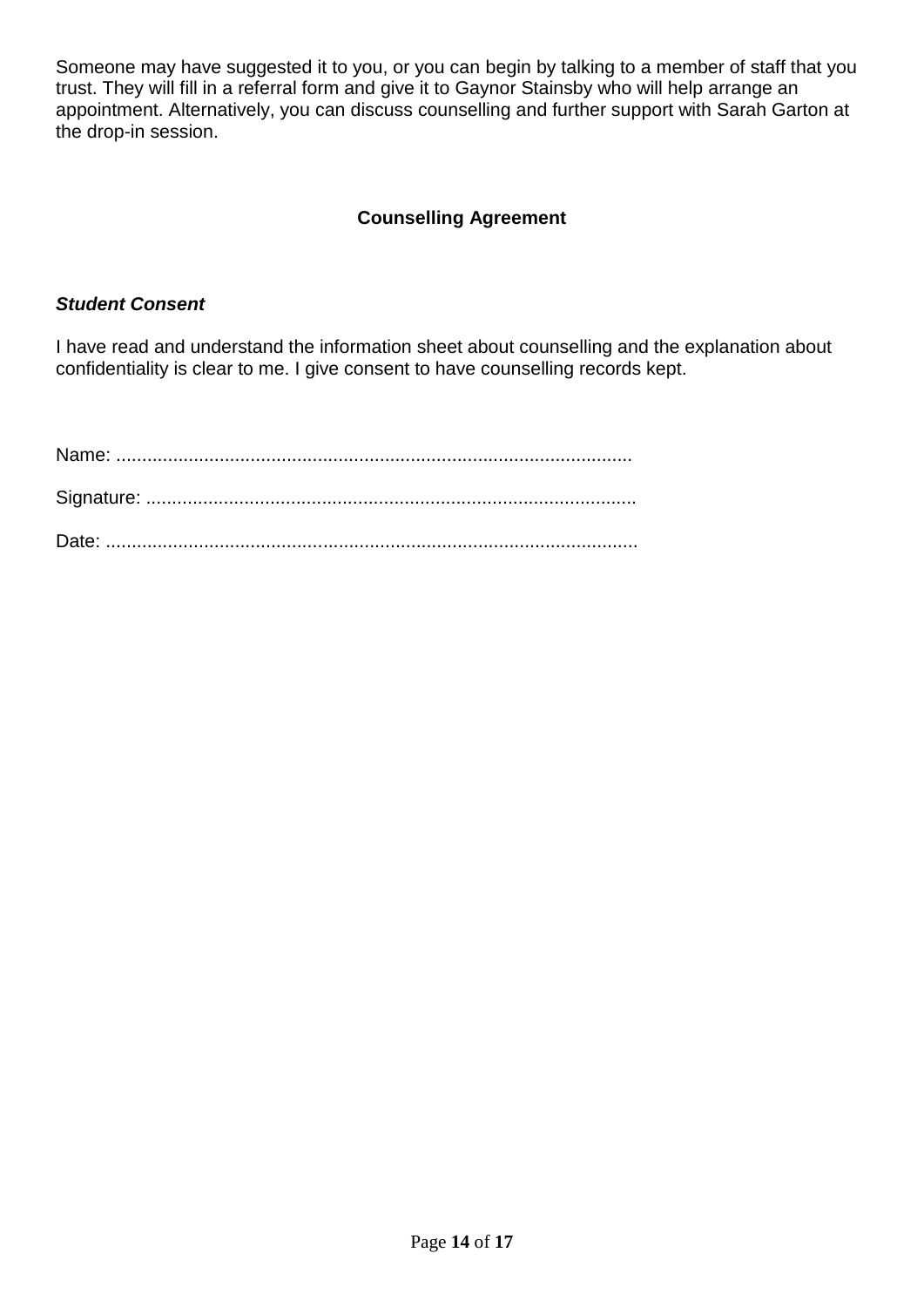## <span id="page-14-0"></span>**APPENDIX 5: Consent to Third Party Disclosure**

Permission to share relevant personal information

I give permission for: (Counsellor)

To communicate throughout my sessions with:

By letter, phone, email and in person

And to share the following information:

I do not want the following information to be shared:

Signed: ……………………………………………………….(Counsellor)

Signed: ……………………………………………………….(Student)

Date: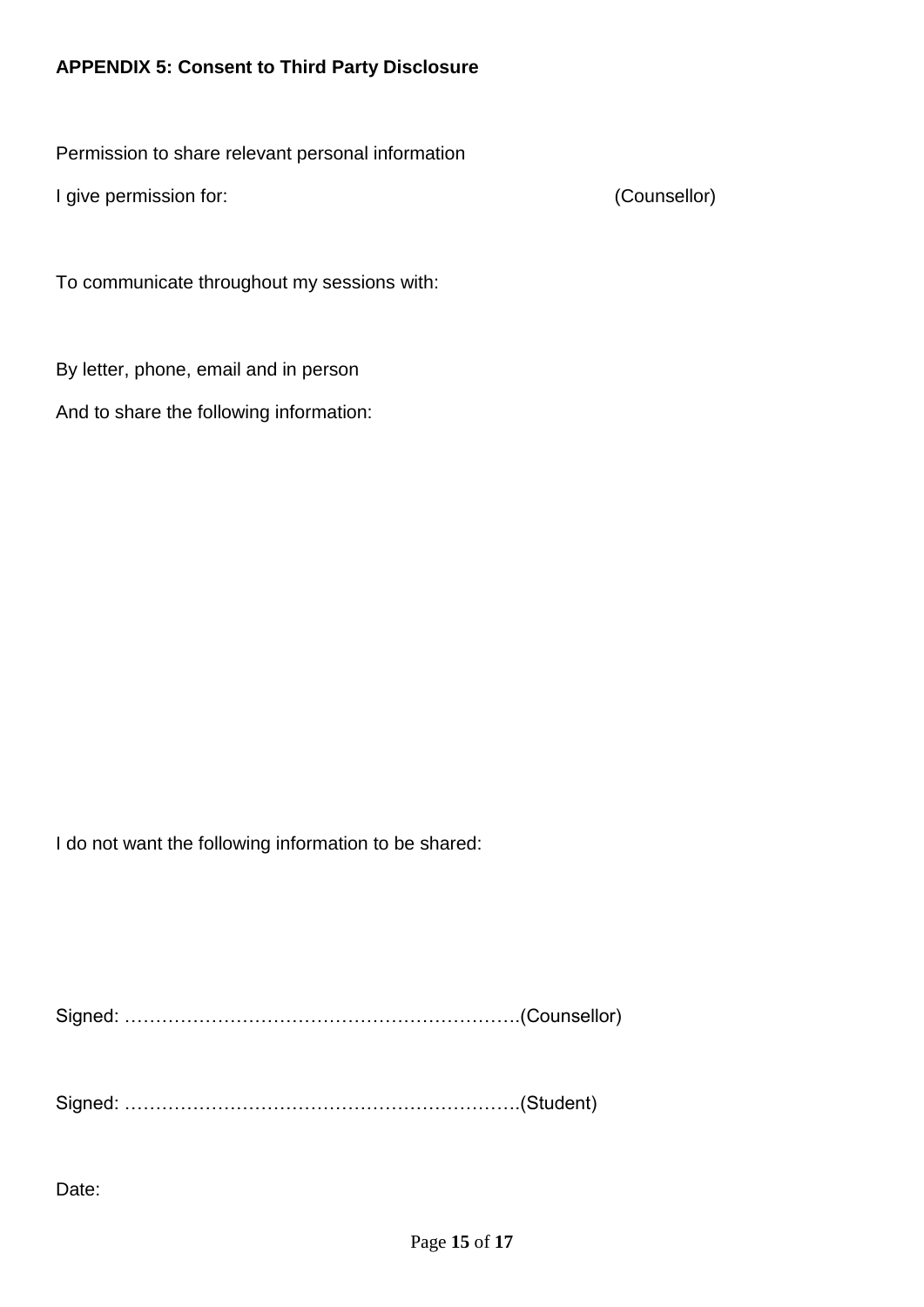## **Counselling Feedback Form**

<span id="page-15-0"></span>**It would help us in our future planning if you could tell us about your experience of the counselling service by completing this short evaluation form. Thank you.** 

#### **General**

How did you learn about the School Counselling Service?

| In an assembly                |       | Friends/Family |  |  |
|-------------------------------|-------|----------------|--|--|
| Teachers/support staff $\Box$ | Other |                |  |  |

#### **Counsellor**

Please rate your overall impression of the counsellor:

|                 | 1 | $\overline{2}$ | 3 | $\overline{4}$ | 5 | 6 |                      |
|-----------------|---|----------------|---|----------------|---|---|----------------------|
| Interested      |   |                |   |                |   |   | Uninterested         |
| Warm            |   |                |   |                |   |   | Cold                 |
| Genuine         |   |                |   |                |   |   | Not genuine          |
| Respectful      |   |                |   |                |   |   | Disrespectful        |
| Helpful         |   |                |   |                |   |   | Unhelpful            |
| Accepting       |   |                |   |                |   |   | Non-accepting        |
| Easy to talk to |   |                |   |                |   |   | Difficult to talk to |
| Good listener   |   |                |   |                |   |   | Poor listener        |

**How effective did you find the counselling experience:** (please circle)

**Very Effective Effective Some Effect No Effect**